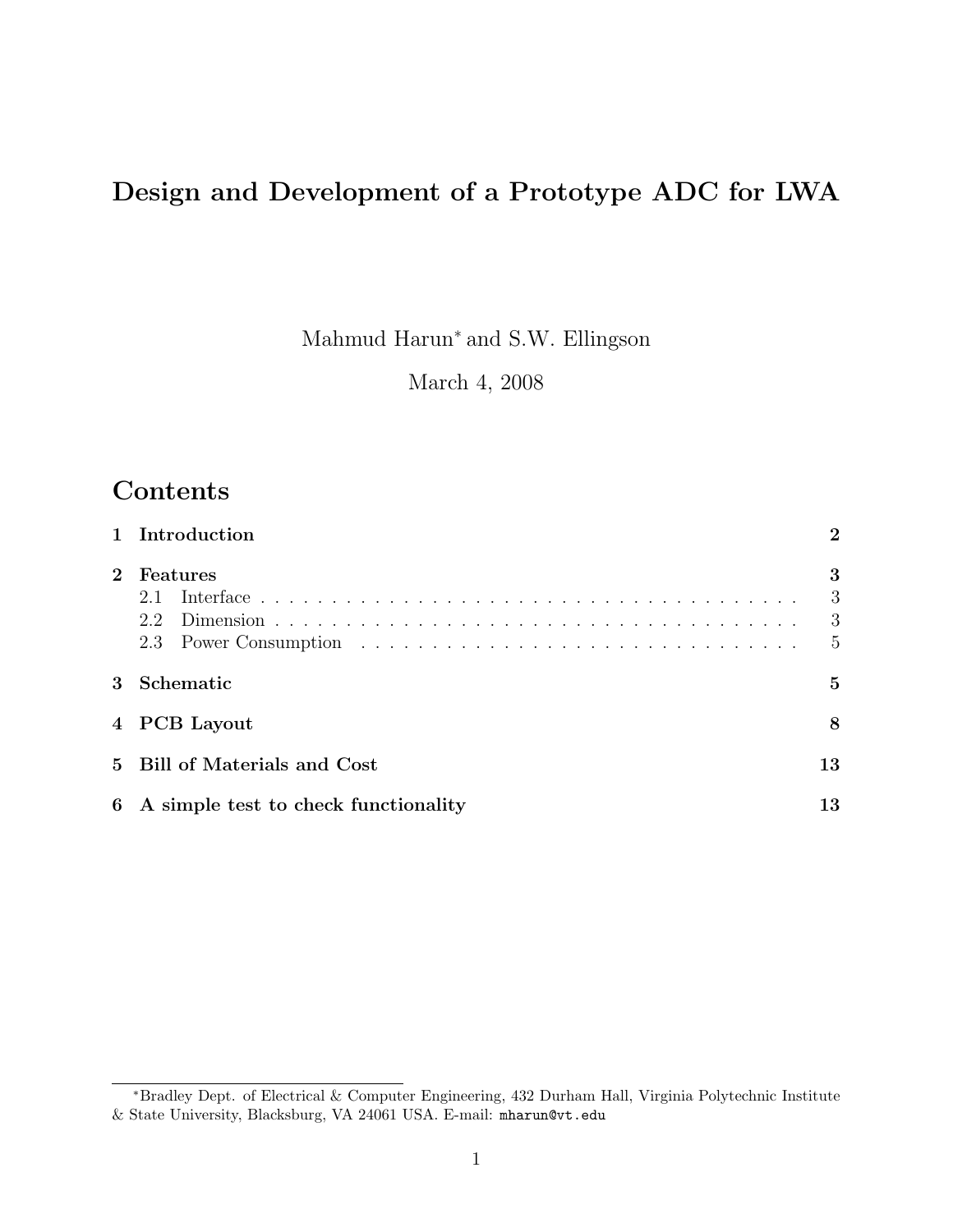### 1 Introduction

In [1] we identified the Analog Devices AD9230 and AD9211 as acceptable candidate A/Ds for LWA. In [2], a baseline  $A/D$  sample rate of 196 MSPS was selected, which made these A/Ds a particularly attractive choice. Vendor-developed evaluation boards for these A/Ds were obtained and tested, with results reported in  $[3]$ . In fact, these  $A/Ds$  are pin-compatible and use identical evaluation boards. Details of the evaluation board design were determined and reported in [4].

We have now created our own version of Analog Devices' design based on the design reported in Memo 116, but now completely implemented from scratch using our own CAD/development tools. This design is suitable for importation into a LWA digitizer (DIG, as defined in [5]) design. We have constructed this design as a prototype board which is completely compatible with the original evaluation board, and able to be tested in exactly the same manner. This report documents the design and evaluation of this board.

The prototype board has components on both the top and bottom sides. Figure 1 shows the top side of the board, and Figure 2 shows the bottom side.



Figure 1: Top side of the VT prototype board.

This report has five sections. The first part lists some key features of the board. The second part provides the full schematic of the board , and the third part shows the layout of the PCB. The fourth section lists the bill of materials and the total cost associated with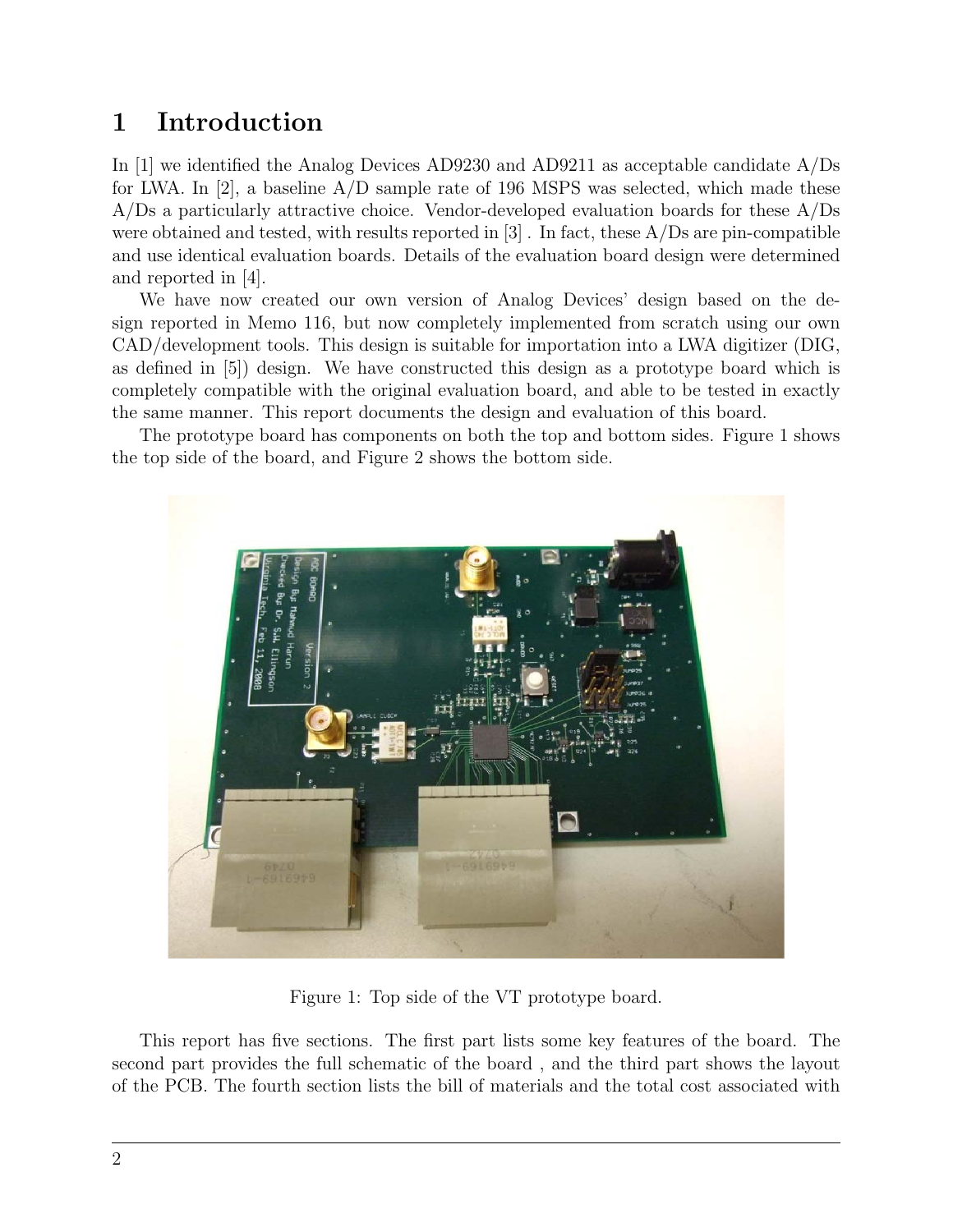

Figure 2: Bottom side of the VT prototype board.

the development of one board. And the last section includes a simple test and the result as an evidence of the board working.

### 2 Features

#### 2.1 Interface

The prototype board uses the exact same interface as the AD9230-250 evaluation board. As a result it can connect to the HSC-ADC-EVALC board (shown in Figure 3) offered by the vendor. The HSC-ADC-EVALC board is used to buffer high-speed output from the evaluation board which is subsequently transferred to PC via USB.

#### 2.2 Dimension

The dimension of the prototype evaluation board is  $10.6 \text{ cm} \times 6.95 \text{ cm}$ . On the other hand, the dimension of the AD9230-250 evaluation board was 13.8 cm  $\times$  11.5 cm. Figure 4 illustrates the comparison in dimension between the prototype board and the original AD9230-250 evaluation board.

In order to incorporate the design of the prototype board into a larger design the "irreducible" dimension of the board needs to be identified. This is the the contiguous area of the board actually occupied by components. As can be seen from Figure 1 there are reducible areas of rectangular shape on the top right and bottom left corners. The dimension of those areas are 3.5 cm  $\times$  1.7 cm and 5.0 cm  $\times$  4.0 cm respectively.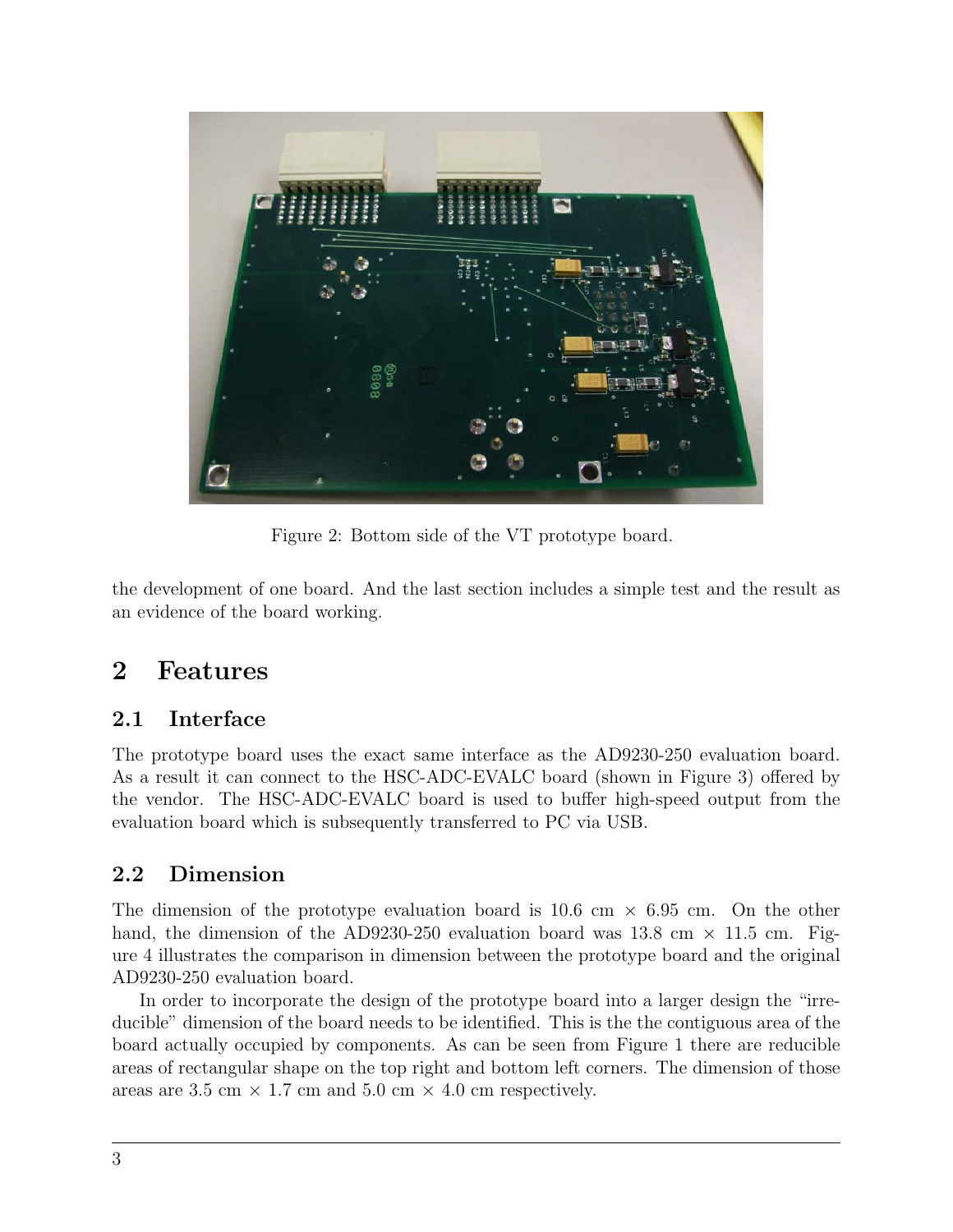

Figure 3: The VT prototype board connected to the Analog Devices HSC-ADC-EVALC board for evaluation.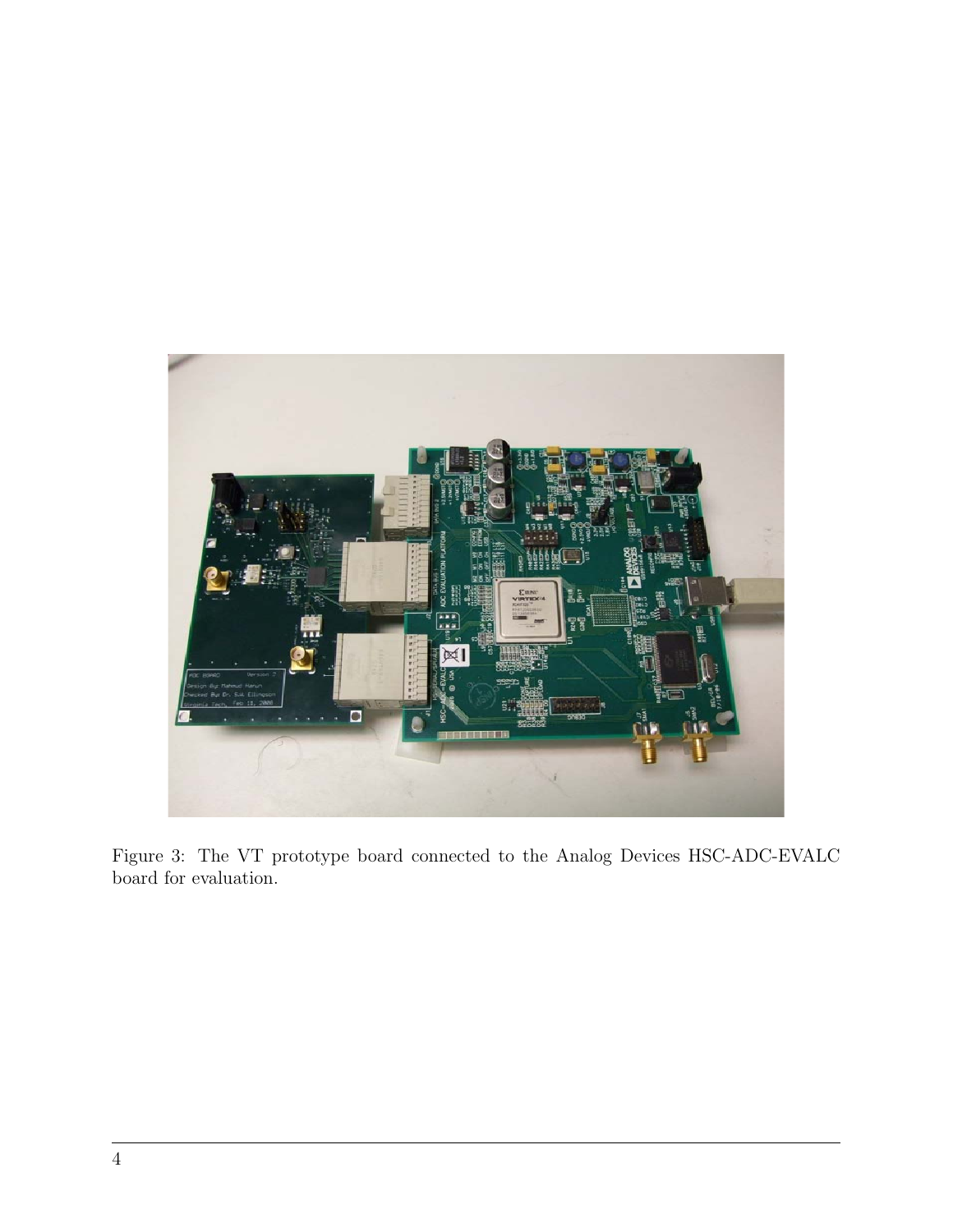

Figure 4: Illustrating the comparison in dimension between the VT prototype board and the AD9230-250 evaluation board.

#### 2.3 Power Consumption

The power consumed by the prototype board is 120 mW; specifically 20 mA at 6 VDC. (These numbers are unchanged from the Analog Devices AD9230-250 evaluation board design.)

## 3 Schematic

The schematic of the board is divided into three parts. 1) The ADC circuitry (shown in Figure 5)– this part shows the schematic of the analog input, the clock input and the ADC. 2)The Power Distribution circuitry (shown in Figure 6)– this part demonstrates the distribution of power from the power jack (P8 in the schematic). 3)The SPI circuitry (shown in Figure 7)– this part illustrates the circuitry for the SPI interfacing.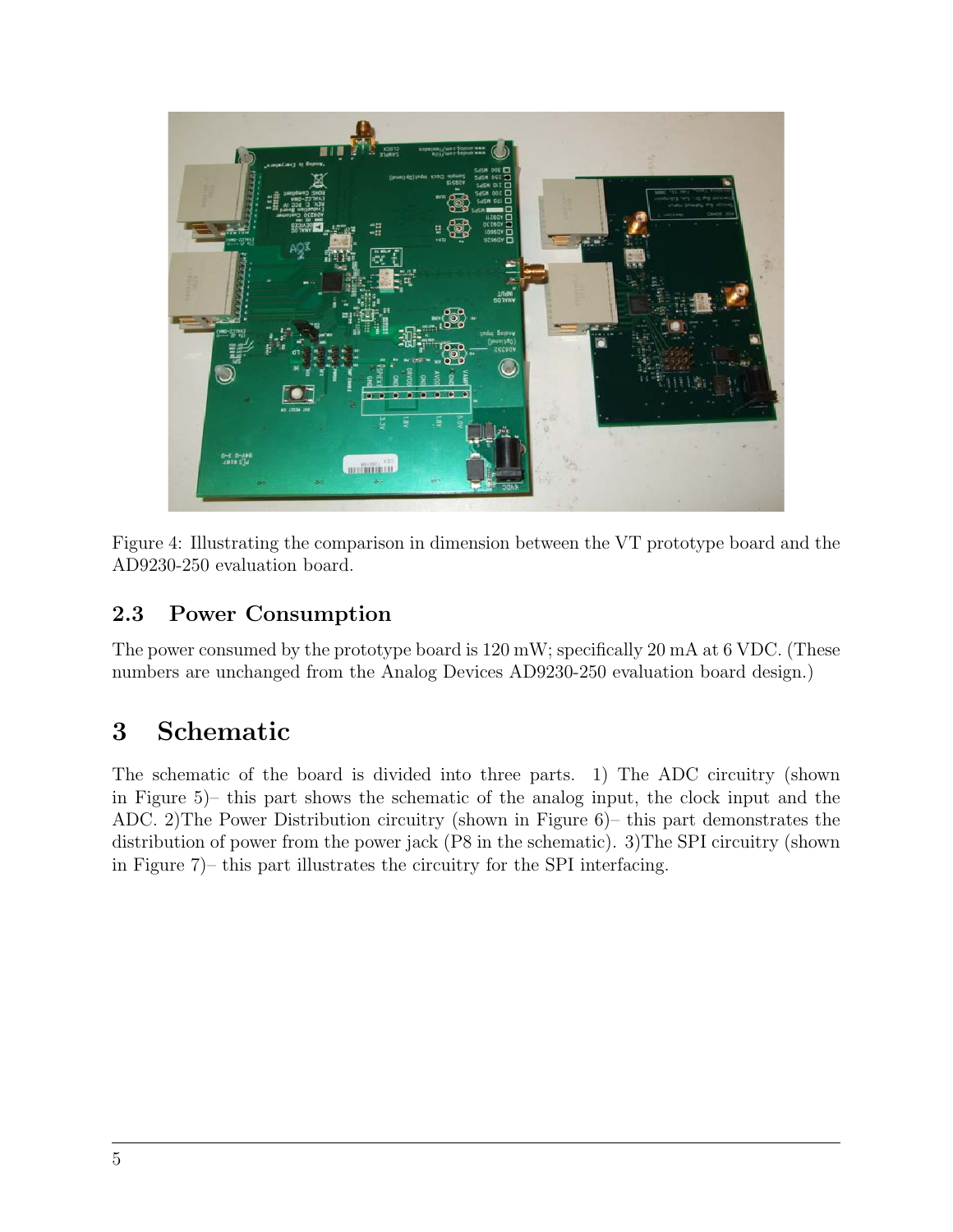

Figure 5: ADC circuitry. [Note. The resistors, capacitors, and inductors are reported in units of ohms, farads and henries respectively.]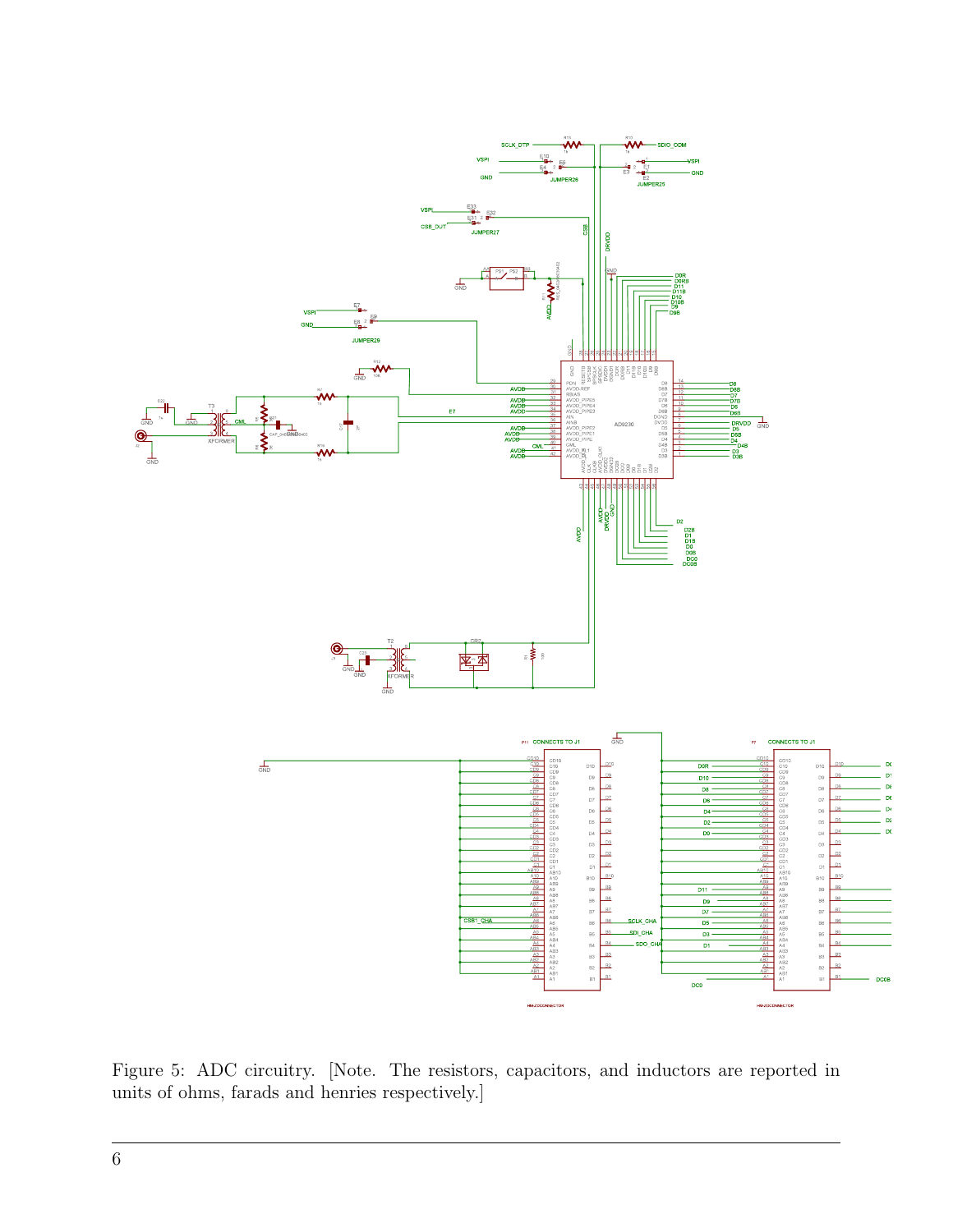

Figure 6: Power Distribution circuitry. [Note. The resistors, capacitors, and inductors are reported in units of ohms, farads and henries respectively.]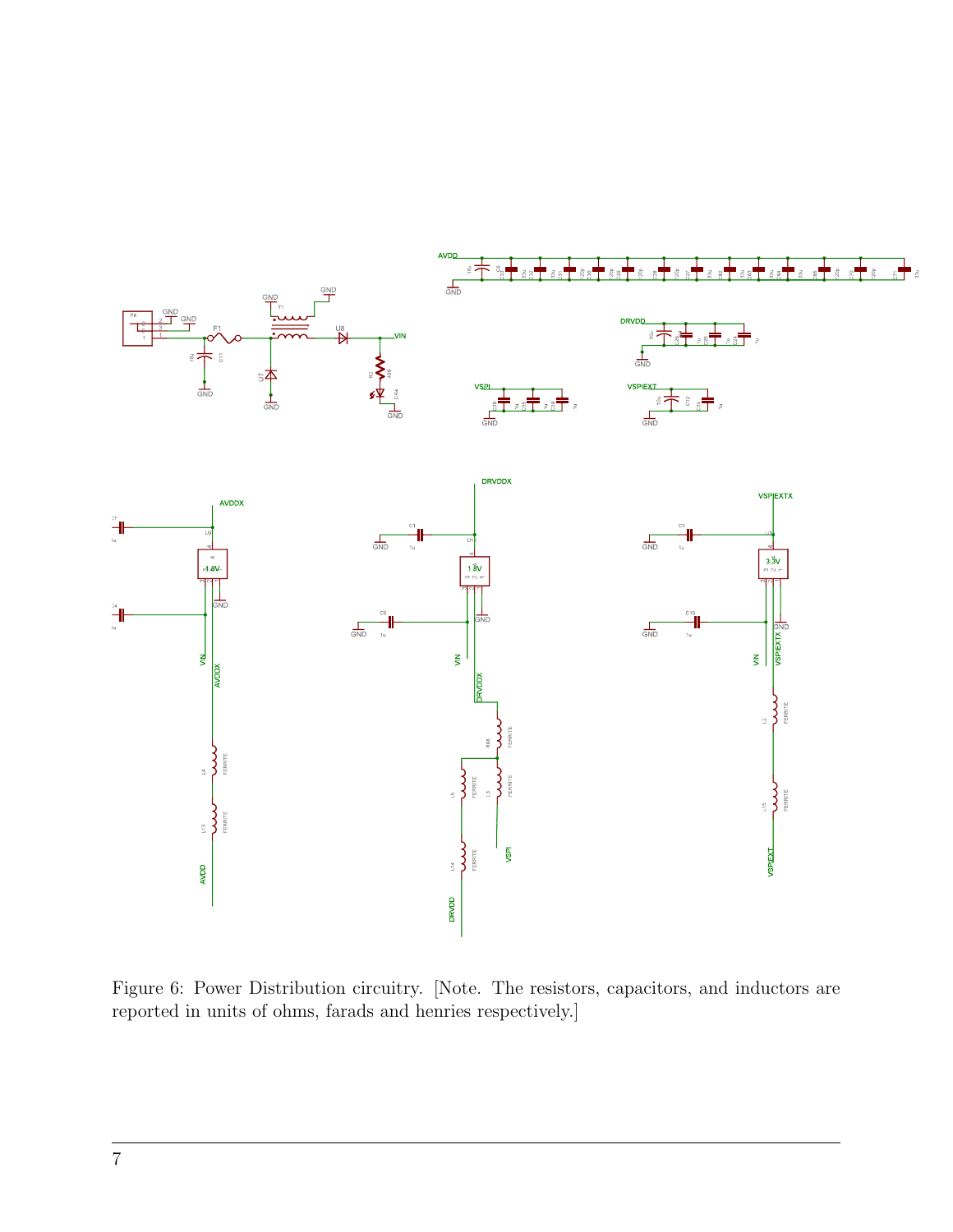

Figure 7: SPI circuitry. [Note. The resistors, capacitors, and inductors are reported in units of ohms, farads and henries respectively.]

# 4 PCB Layout

This section presents the layout of the board. The board has four layers. The top layer is the primary component side and the bottom layer is the secondary component side. The first inner layer is the ground layer, and the second inner layer is the power layer. The following figures show the layout.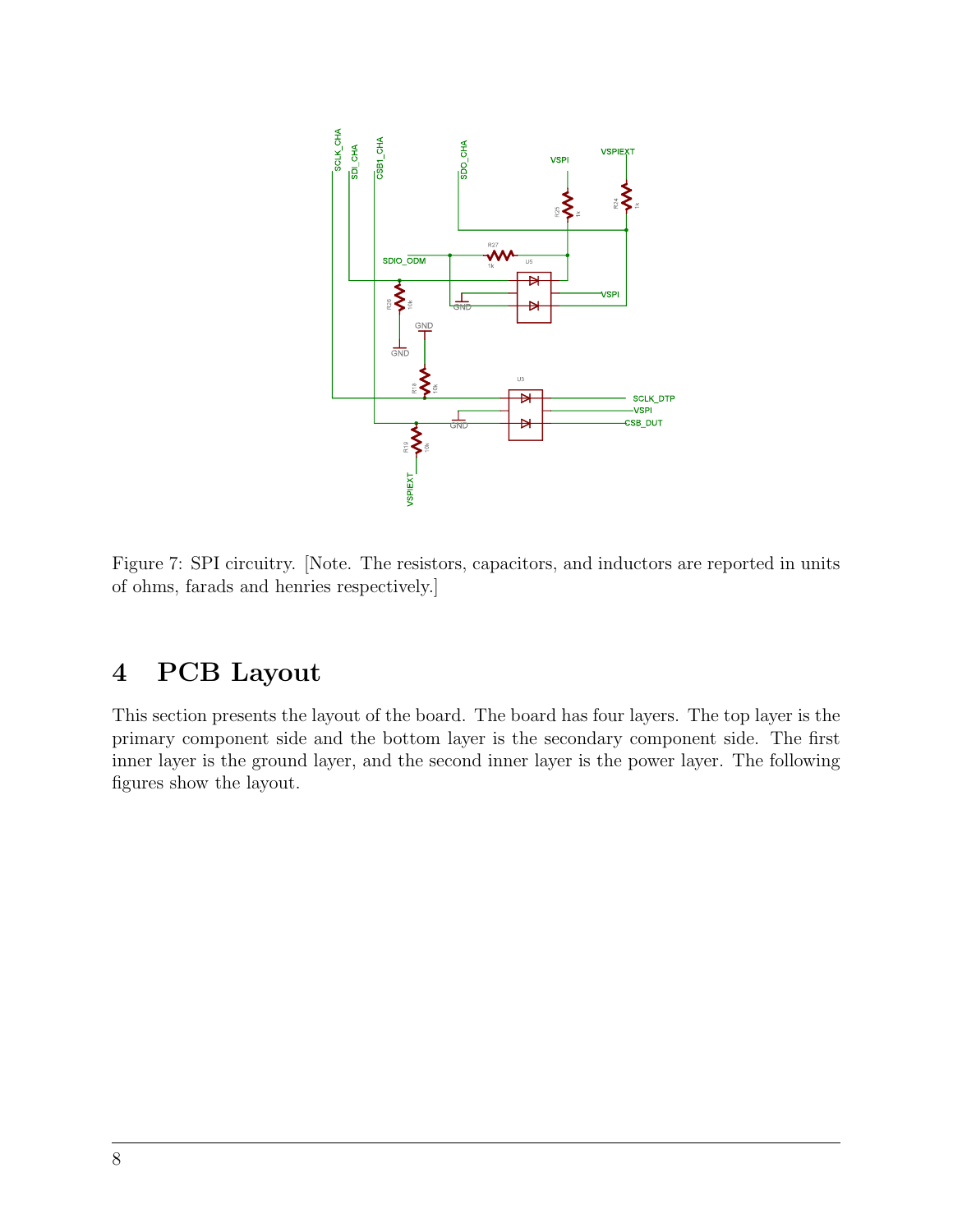

Figure 8: Top Layer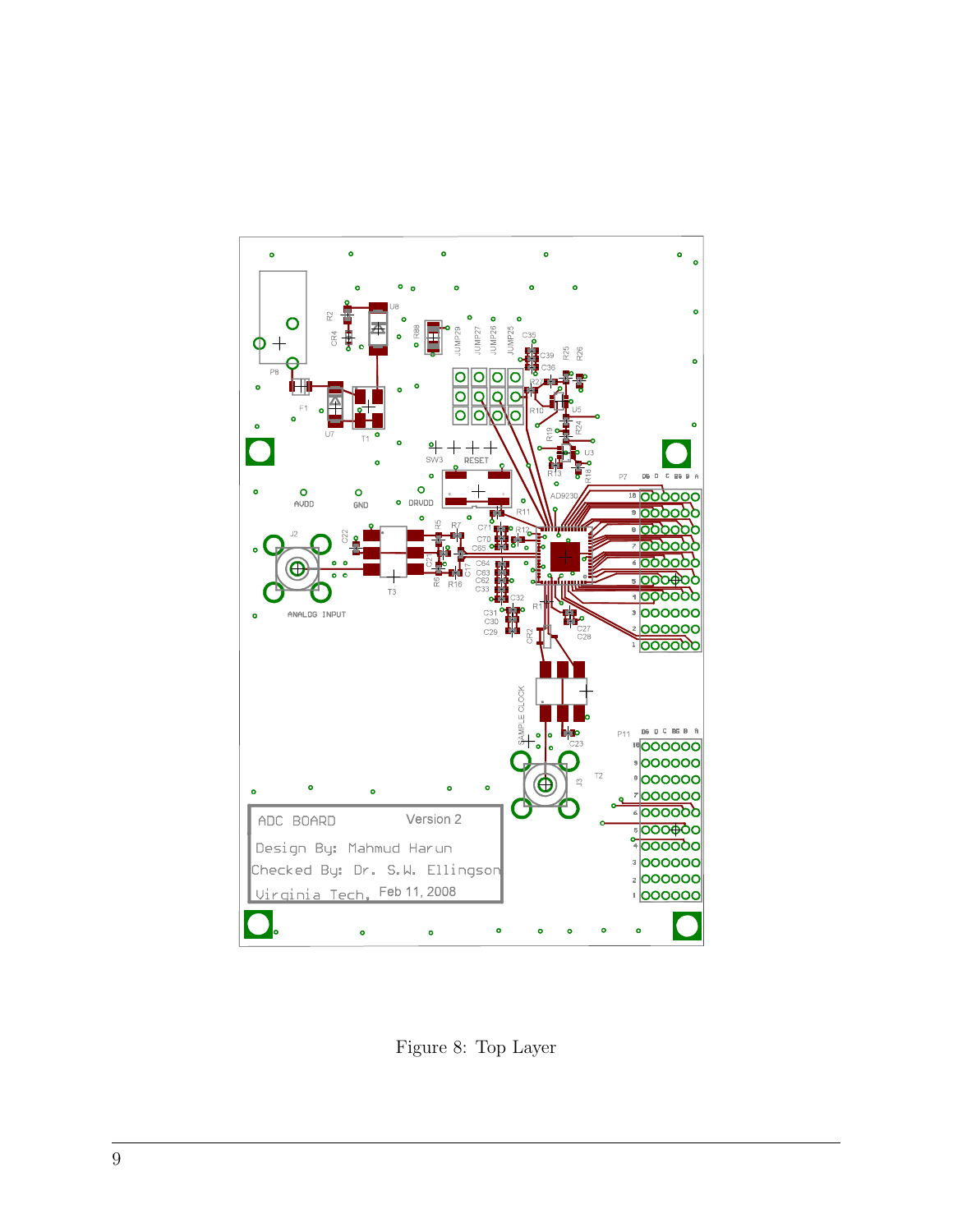

Figure 9: Ground Layer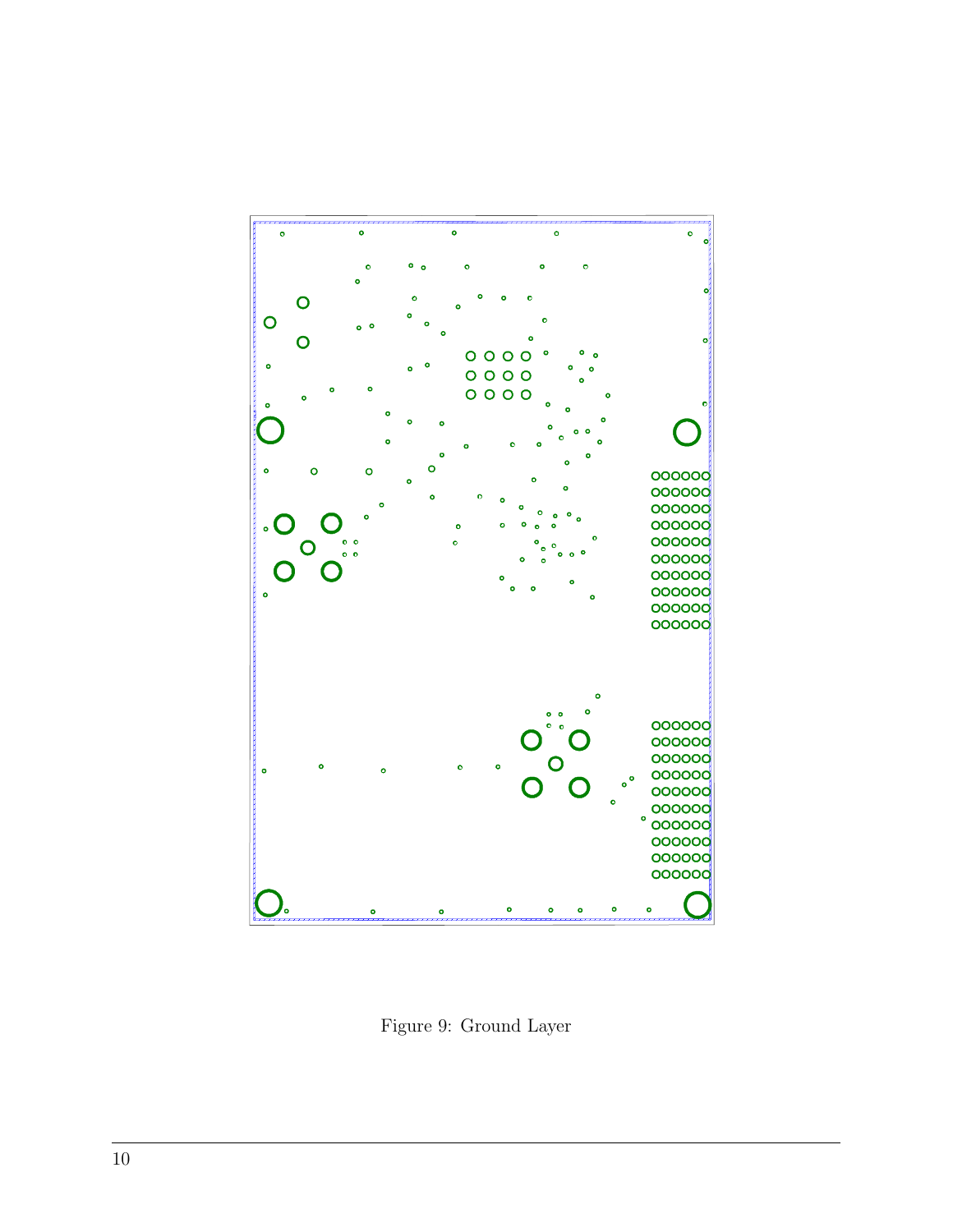

Figure 10: Power Layer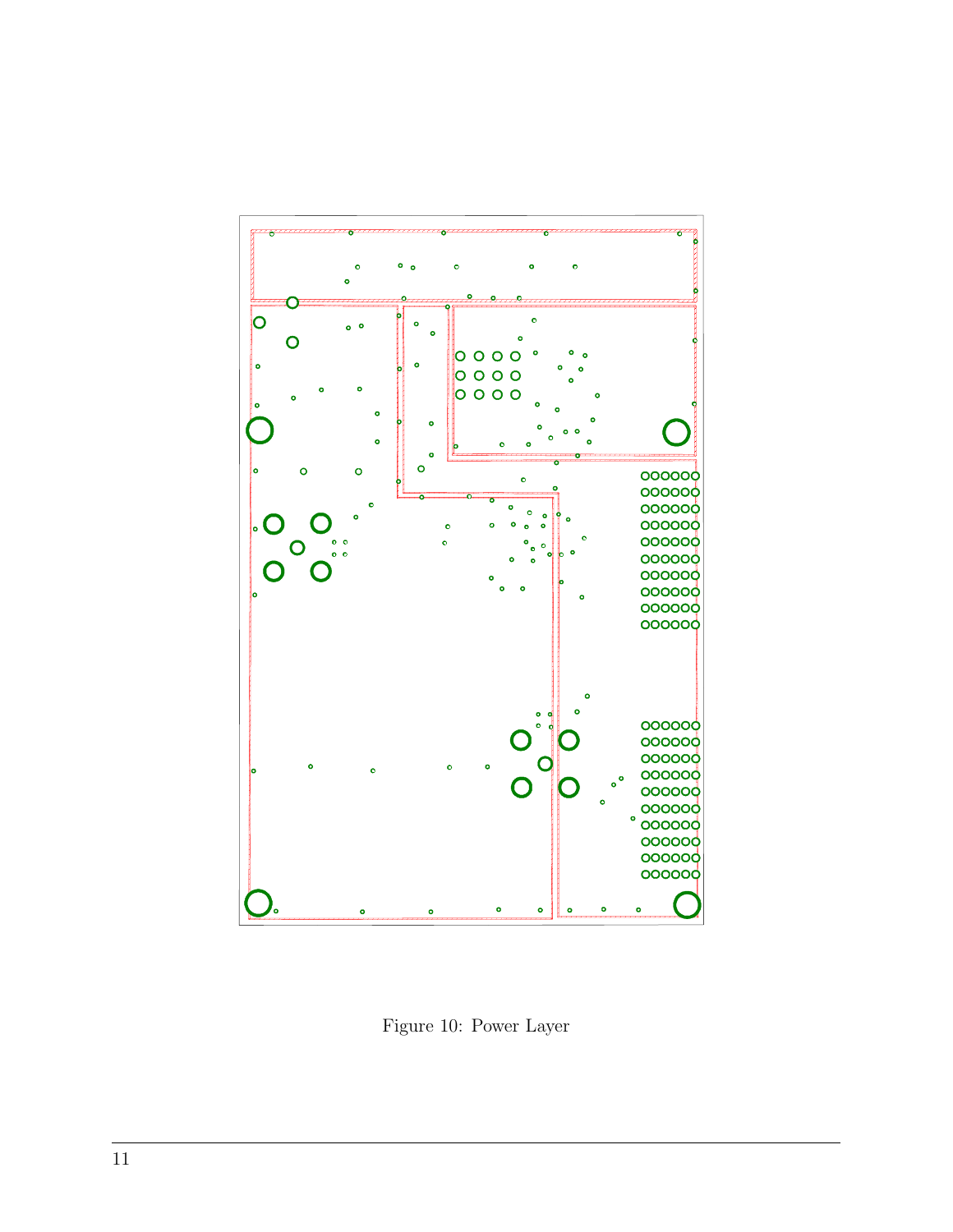

Figure 11: Bottom Layer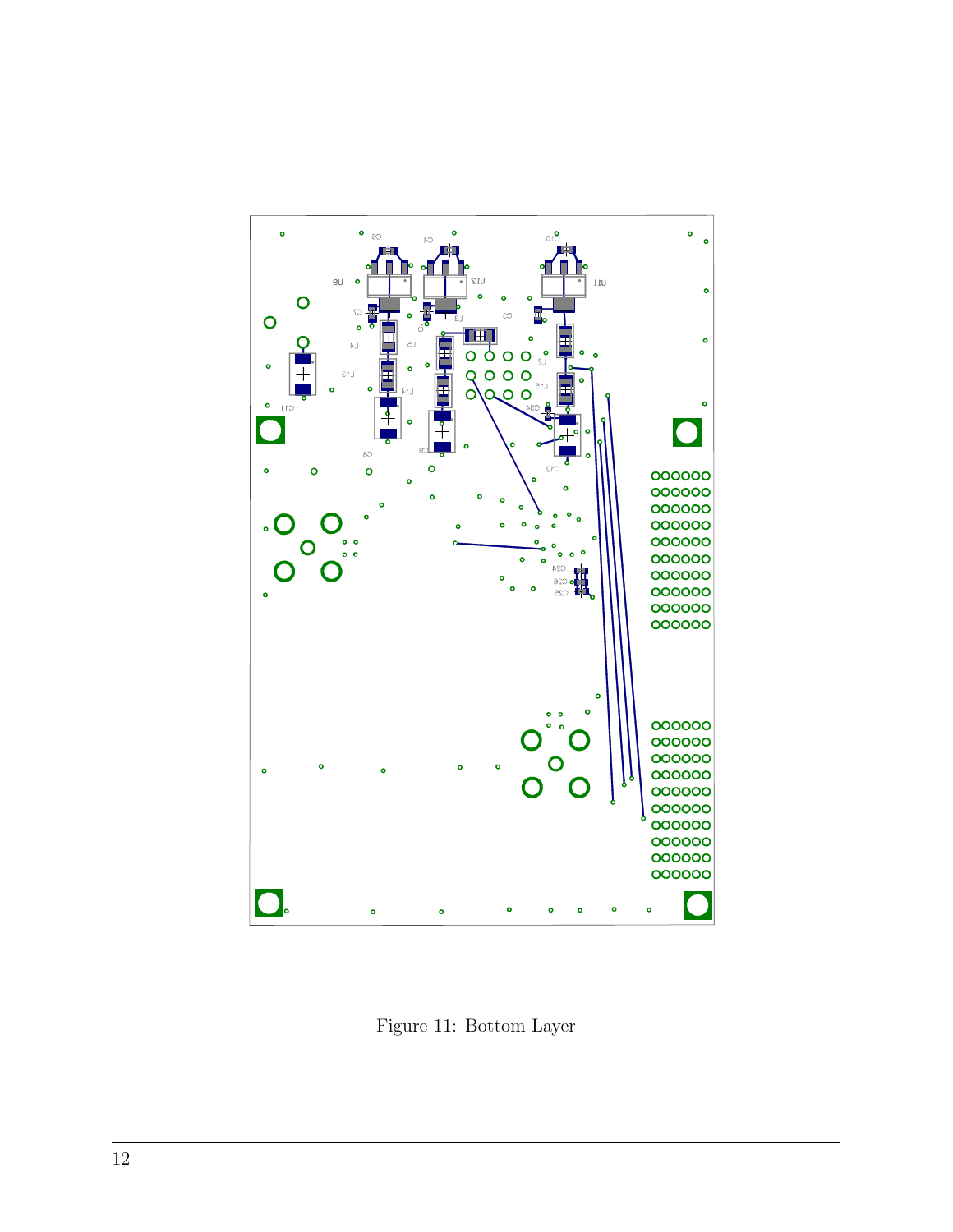# 5 Bill of Materials and Cost

The bill of materials for the board is shown in Figure 12.

| #               |                | <b>QTY REFDES</b>                           | <b>PACKAGE</b> | <b>DESCRIPTION</b>                                                        | <b>VENDOR</b>  | <b>PART NUMBER</b>    |
|-----------------|----------------|---------------------------------------------|----------------|---------------------------------------------------------------------------|----------------|-----------------------|
| $\overline{2}$  | 8              | C1,C3,C4,C6,C7,C10                          | 603            | CAPACITOR, 1 µF, 0603, X5R, CERAMIC, 6.3V, 10%                            | Digikey        | PCC1915CT-ND          |
| 3               | 6              | C8,C9,C11,C12,                              | 6032-28        | Capacitor, 10 µF, Tantalum, 16 V, 10% tol                                 | Digikey        | 399-3732-1-ND         |
| 4               |                | C <sub>17</sub>                             | 402            | CAPACITOR, 2.0pF 50V CERAMIC 0402 SMD                                     | Digikey        | 490-3090-1-ND         |
| 5 <sup>5</sup>  |                | C27,C32,C33,C62,C63,C64,C71                 | 402            | Capacitor, 0.33 µF, Ceramic, X7R, 25 V, 10%                               | Digikey        | 490-3263-1-ND         |
| 6               | 6              | C28.C29.C30.C31.C65.C70                     | 402            | Capacitor, 120 pF, Ceramic, C0G, 25 V, 5%                                 | Digikey        | 490-1292-1-ND         |
| $7^{\circ}$     | 10             | C21,C22,C23,C24,C25.C26,C34,C35,C36,C<br>39 | 402            | Capacitor, 0.1 µF, Ceramic, X5R, 10 V, 10%                                | Digikey        | 490-3261-1-ND         |
| 8               |                | CR <sub>4</sub>                             | 603            | LED GREEN, SMT, 0603, SS-TYPE                                             | Digikey        | P11465CT-ND           |
| 9               |                | CR <sub>2</sub>                             | Mini 3P        | Diode, 30 V, 20 mA                                                        | Digikey        | <b>HSMS-2812-TR1G</b> |
| 10 <sup>1</sup> |                | IF <sub>1</sub>                             | 1210           | Fuse, 6.0 V, 2.2 A trip current resettable fuse                           | Digikey        | NANOSMDC110FCT        |
| 11              | 15             | Jump29,Jump27,Jump26,Jump25                 |                | CONNECTOR, HEADER 0.1"                                                    | Digikey        | A26544-ND             |
| 12              | $\overline{c}$ | J2.J3.                                      | <b>SMA</b>     | Connector, SMA PCB Coax End Launch, Johnson142                            | Digikey        | J494-ND               |
| 13              | 9              | L2, L3, L4, L5, L13, L14, L15, R89          | 1206           | Ferrite Bead, BLM, 3A, 50Ω @ 100MHz                                       | Digikey        | 490-1055-1-ND         |
| 14              |                | IP <sub>8</sub>                             |                | Power Jack, Male, 2.1mm power jack DC                                     | Digikey        | CP-102A-ND            |
| 15              |                | R <sub>1</sub>                              | 201            | Resistor, 100 Ω, 0201, 1/20 W, 1%                                         | Digikey        | P100AGCT-ND           |
| 16              |                | R <sub>2</sub>                              | 603            | Resistor, 499 Ω, 0603, 1/10 W, 1%                                         | Digikey        | P499HCT-ND            |
| 17              | $\overline{c}$ | <b>R5,R6</b>                                | 402            | Resistor, 36 Ω, 0402, 1/16 W, 1%                                          | <b>Digikey</b> | P36JCT-ND             |
| 18              | $\overline{2}$ | R7.R16                                      | 402            | Resistor, 15 Ω, 0402, 1/16 W, 5%                                          | Digikey        | P15JCT-ND             |
| 19              | 6              | R10.R11.R13.R24.R25.R27                     | 402            | Resistor, 1 k $\Omega$ , 0402, 1/16 W, 1%                                 | Digikey        | P1.00KLCT-ND          |
| 20              | 4              | R12, R18, R19, R26,                         | 402            | Resistor, 10 kΩ, 0402, 1/16 W, 5%                                         | Digikey        | P10KJCT-ND            |
| 24              |                | SW <sub>3</sub>                             | EVQ-Q2F03W     | Switch, Light Touch SMD                                                   | Digikey        | P12937SCT-ND          |
| 25              |                | IT1                                         | 2020           | Ferrite Bead, 5A, 50V, 190Ω @ 100MHz                                      | Mouser         | DLW5BSN191SQ2L        |
| 26              | $\overline{2}$ | T <sub>2</sub> .T <sub>3</sub> .            | CD542          | Transformer, 0.5W, 30mA                                                   | Mini-Circuits  | $ADT1-1WT+$           |
| 27              |                | lU3                                         | 6-SC70         | IC, BUFFER, INVERTER, UHS DUAL SC70-6                                     | Digikey        | NC7WZ16P6XCT-ND       |
| 28              |                | lU <sub>5</sub>                             | 6-SC70         | IC. BUFFER, INVERTER, UHS DUAL OD OUT SC70-6                              | Digikey        | NC7WZ07P6XCT-ND       |
| 29              |                | TU7                                         | DO-214AA       | Diode, 50 V, 2A                                                           | Digikey        | S2A-TPMSCT-ND         |
| 30              |                | lU8                                         | DO-214AB       | Diode, 30 V, 3A, (SMC)                                                    | Digikey        | SK33-TPMSCT-ND        |
| 31              |                | <b>U11</b>                                  | SOT-223        | Voltage Regulator, 3.3V, 1.5A                                             | Digikey        | ADP3339AKCZ-3.3       |
| 32              | $\overline{c}$ | U9.U12.                                     | SOT-223        | Voltage Regulator, 1.8V, 1.5A                                             | Digikey        | ADP3339AKCZ-1.8       |
| 33              |                | U <sub>4</sub>                              | LECSP          | AD9230 12-Bit, 170 MSPS/210 MSPS/250 MSPS, 1.8 V A/D Converter, LFCSP 56P | Analog Devices | R7CT-ND               |
| 34              |                | 2 P7, P11                                   | HM-Zd PCB      | CONNECTOR, 2-Pr 10 Clmn High Speed HM-Zd PCB Mt                           | Mouser         | 6469169-1             |

Figure 12: Bill of Materials

The cost associated with the production of one board is shown in Table 1.

| Component                                                        |              | $\rm Cost$<br>quantity          |
|------------------------------------------------------------------|--------------|---------------------------------|
| AD9230-250 <sup>a</sup>                                          | \$97.25      |                                 |
| Remaining Components other than high-speed digital connectors    |              | $$132.52$   in small quantities |
| SUBTOTAL (cost to implement this design on an existing board)    | \$229.77     |                                 |
| High speed digital connectors $(P7, P11)$ in the schematic)      | $$88.24$   2 |                                 |
| Printed circuit board generation by external vendor <sup>b</sup> | \$400.00     |                                 |
| Board assembly by external contractor <sup><math>c</math></sup>  | \$308.50     |                                 |
| TOTAL(cost to develop this prototype board)                      | \$1026.51    |                                 |

<sup>a</sup>We used the AD9230-250 as it was available to us. We could also use AD9230-210 which has a unit price of \$69.23.

b IES,Inc.(www.iesgray.com)

c IES,Inc.(www.iesgray.com)

Table 1: Cost associated with the development of one VT prototype board.

### 6 A simple test to check functionality

In this section the results of a simple test performed to check the functionality of the prototype board is presented. A single tone at 5 MHz was applied to the board. The sampling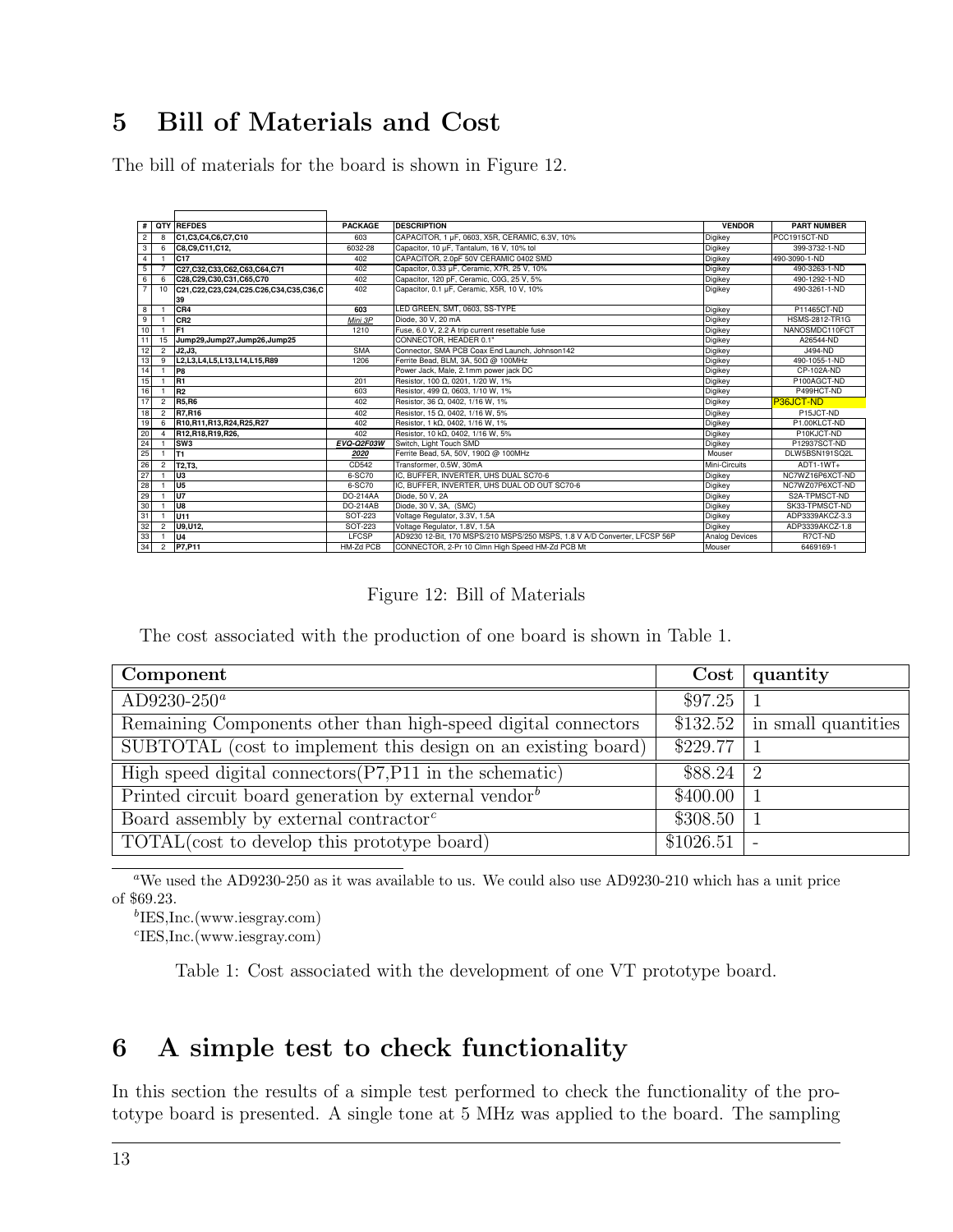frequency was 196 MSPS. The time domain plot of a few periods of this signal is shown in Figure 13. Although we have not yet done a full evaluation of the prototype board along the lines of [3], we have compared the single-tone performance to that of the Analog Devices evaluation board, and found that the results appear to be the same.



Figure 13: Time domain plot of few periods of a single tone at 5 MHz